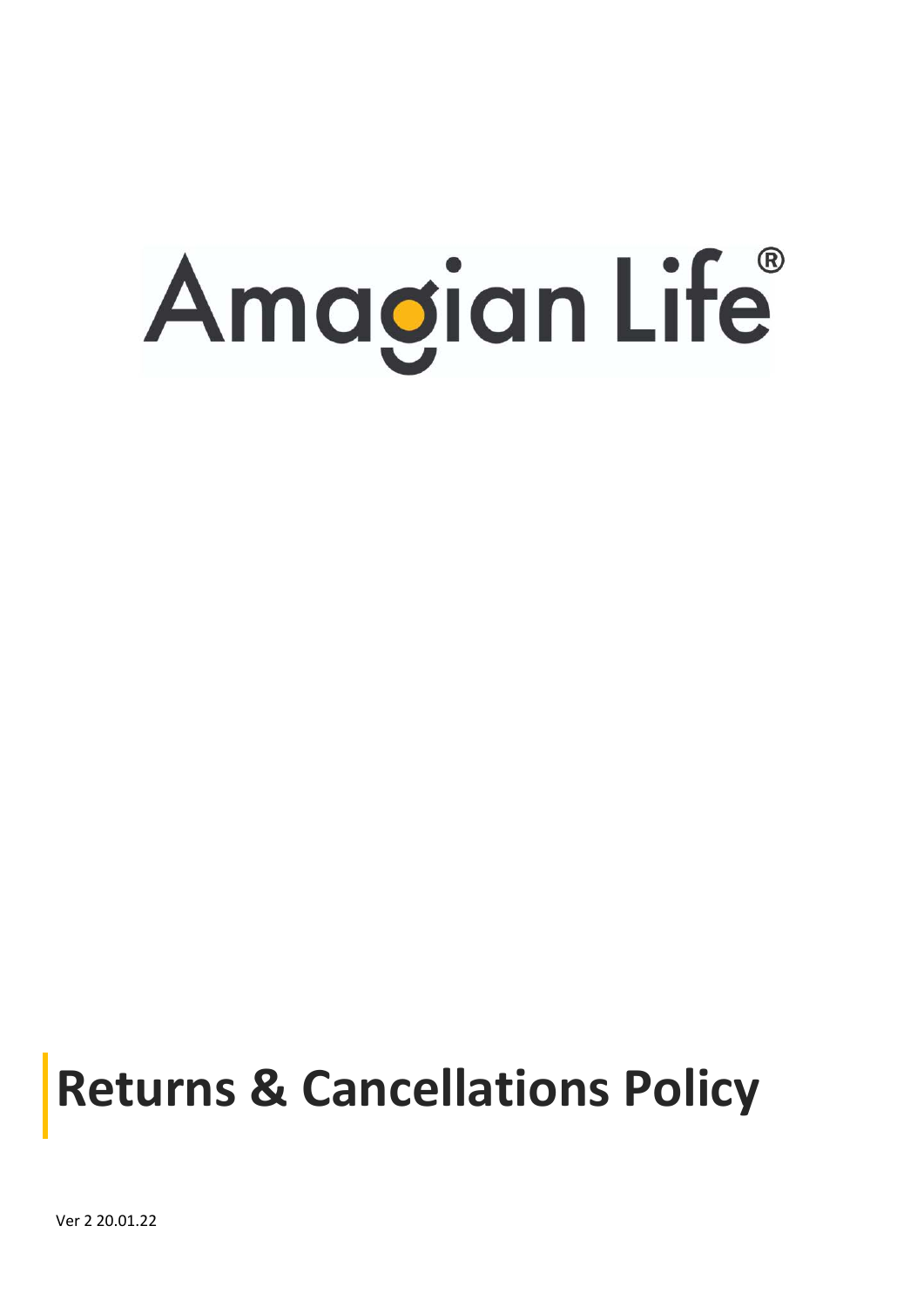## **PRODUCT**

#### What You Should Know About Customer Returns

If you are unsatisfied with any of our products and wish to receive a refund on your first order with us:

- 1. [Please email support@amagianlife.co.uk](mailto:support@amagianlife.co.uk), send in a ticket through your customer account or call 07915 211681 within 30 days of the purchase date with full details so we can log your return on our system.
- 2. Return the remainder of the product to the following address: Amagian Life Ltd Suite 19 M54 Space Centre Halesfield 8 Telford TF7 4QN

Please enclose a note with your details so we can link your returned package to your account.

3. Once we receive and verify your package a refund will be issued for the purchase price less any shipping charges. Please note the refund may take up to a week to process.

#### What You Should Know About Cancelling Your Monthly Order

The monthly order option allows you to purchase products at a lower price and automatically receive a new supply every 30 days.

Please note that orders cannot be cancelled when they are showing pending shipment.